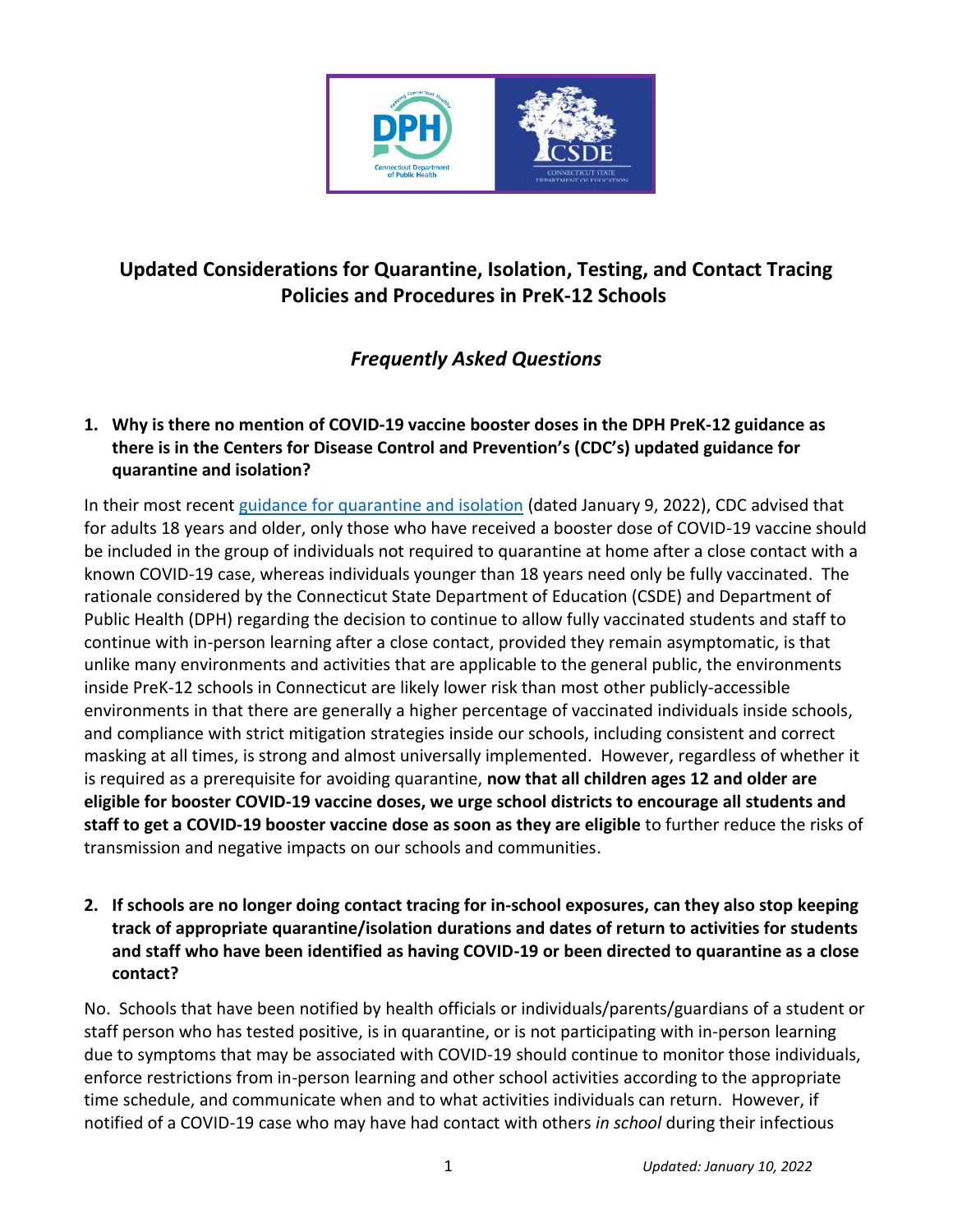period, schools no longer need to retroactively contact trace any possible close contacts that may have occurred during the school day. Schools that choose to discontinue contract tracing are strongly encouraged to put in place and utilize a system for notification of staff and families of positive cases, as indicated in the guidance document.

#### **3. Do schools need to continue reporting cases among students and staff to the DPH School Submissions portal, even if we aren't contact tracing anymore?**

Yes. Schools should continue to report all cases (no matter which type of test returns the positive result) among students and staff they are aware of to the DPH School Submissions portal[. DPH](https://dphsubmissions.ct.gov/Account/Login)  Submissions - [Login Page \(ct.gov\)](https://dphsubmissions.ct.gov/Account/Login)

#### **4. Does the PreK-12 guidance for duration of quarantine and isolation apply to extracurricular activities like athletics?**

Updated interscholastic, club, and recreational youth sports guidance will be released soon. The general principles of this updated guidance can be applied to other extracurricular activities as well.

**5. The guidance indicates that individuals can return from quarantine/isolation after 5 days but should continue to wear a mask around others for an additional 5 days. If a student cannot consistently and correctly wear a mask either for developmental reasons or due to a mask exemption, should they be allowed to return after 5 days or should they remain quarantined/isolated for 10 days?**

The inability to consistently and correctly wear a mask due to developmental issues or medical contraindications alone should not be a basis for not allowing return to school activities. CSDE has indicated that schools must assess, on an individualized basis, the appropriate accommodations for students with disabilities who are unable to wear a mask. In addition, students and staff involved with certain special education activities like speech therapy or where lip reading is required may need to be exempted from wearing a face covering mask intermittently. In cases where an exception is requested based upon a disability, a planning and placement team (PPT) or Section 504 meeting as appropriate should be held to consider possible programming revisions or appropriate accommodations. In those cases where face covering masks will not be in use, the effective use of other key mitigation strategies such as maximizing distancing, moving activities outdoors or to a well-ventilated space, and/or the use of face shields or other physical barriers will be extremely important to the protection of the students and staff involved.

#### **6. Should schools isolate returning students during meal periods when masks will be removed during days 6-10?**

Schools do not need to implement any individual restrictions around school day activities once individuals return to in-person learning, as managing various return dates, schedules, activities, etc. would not be operationally viable in most districts and would likely lead to more restrictive guidance than is necessary in most cases. The general advisory from DPH has always been to ensure that during meal periods students are always kept as spaced as possible and that masking be strictly enforced during meal periods when individuals are not actively eating or drinking. If not already doing so,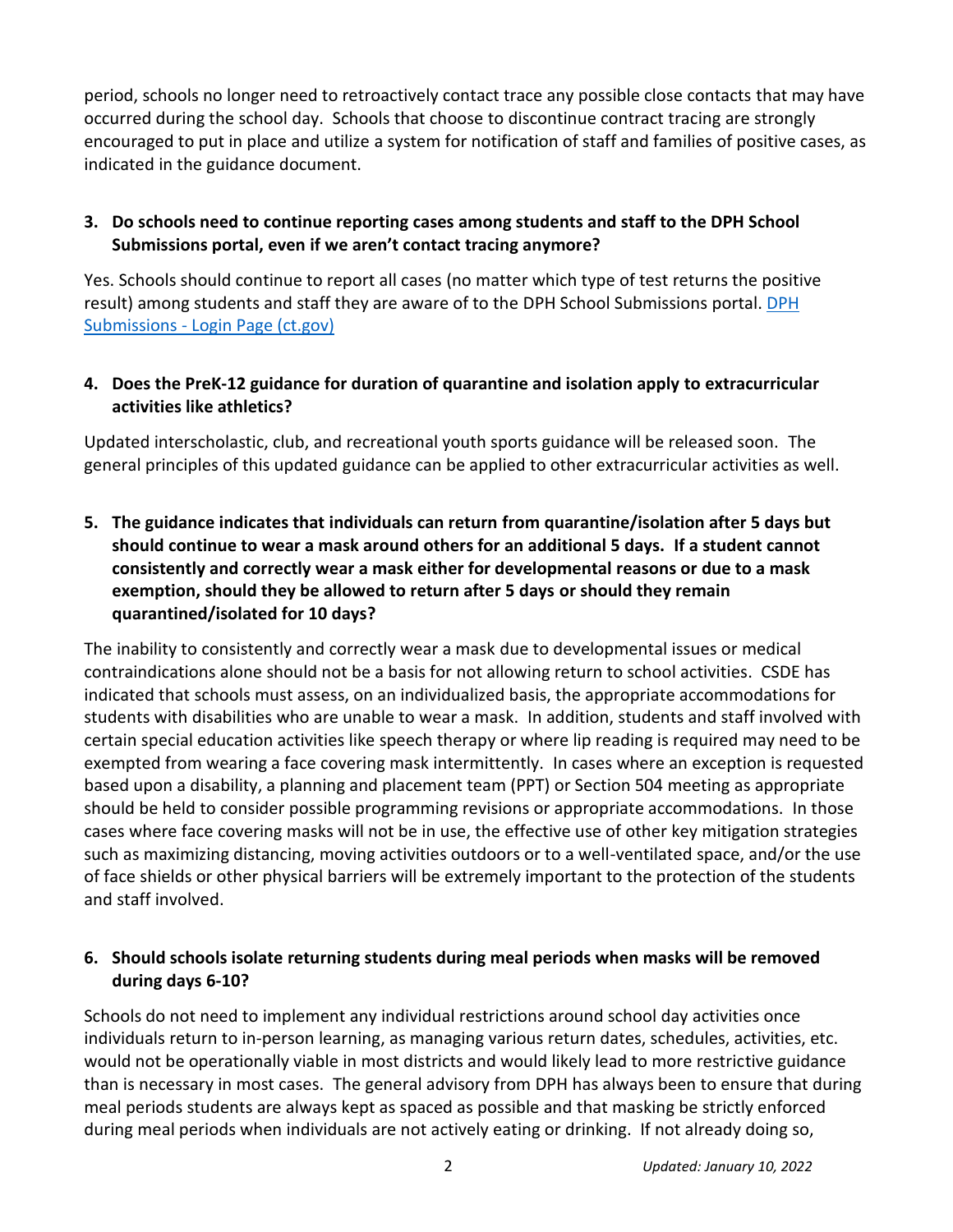schools should increase their efforts to reinforce those mitigation strategies in places like cafeterias by ensuring that masks are only pulled down or removed for the amount of time it takes someone to actively eat or drink and then immediately be replaced and worn correctly. Also, ensuring that spacing is maintained throughout the meal period and students do not move closer together for the purposes of social interaction during lunch can help to reduce risk. If mitigation strategies can be followed consistently and enforced, the brief amount of time any student might be unmasked during a meal period is unlikely to significantly impact the risk from any student who would return after a 5-day isolation period.

#### **7. In the past, negative self-test (i.e., "home test") results have not been accepted as valid for early release from quarantine. Are those tests now acceptable in all situations? Are two tests required as indicated in the instructions for some self-tests or is one test acceptable?**

Yes. The updated PreK-12 guidance allows for individuals who have COVID-19 symptoms to return to in-person learning once they are fever-free for 24 hours and any other symptoms are improving if they have a negative test result, which can be either PCR or antigen testing. "At-home" self-testing is allowable in these situations because the predictive value of these tests is significantly higher when used to test symptomatic individuals than those without any COVID-19 symptoms. At this time, DPH advises that schools can rely on a symptomatic individual's positive or negative at-home test result as indicative of their current COVID-19 status.

Some antigen self-test kits indicate that two tests over 2-3 days are required to verify that a negative test is not a "false negative." These instructions generally apply to individuals who are testing without having any symptoms. A particular concern could be in the case of a person who is not fully vaccinated and has no symptoms but is identified as a close contact of a known COVID-19 case. In those situations, the guidance indicates that the individual should observe a full 5-day quarantine in all cases prior to returning to in-person learning. Although those individuals are also directed to test, the only action that would be necessary would be to isolate with a positive test and notify household members and other contacts of the positive result. A single negative result (even a false negative) would not change the ultimate duration of quarantine for individuals who are not fully vaccinated who never develop symptoms related to COVID-19.

#### **8. Should schools be increasing their cleaning and disinfection frequency due to the Omicron variant?**

There is no indication that contaminated surfaces are any more of a risk for transmission of COVID-19 with the Omicron variant than with any of the prior virus variants. DPH continues to recommend that schools engage in good universal cleaning practices, as outlined in the current [Adapt, Advance, Achieve](https://portal.ct.gov/-/media/SDE/COVID-19/FallMitigationGuidance.pdf) guidance for schools.

## **9. If an unvaccinated student or staff member has had COVID-19 in the previous 90 days, do they need to quarantine if they are exposed again?**

This guidance is unchanged from previous versions with regard to the need for individuals who have recovered from COVID-19 in the prior 90 days. If a person has a documented COVID-19 infection in the last 90 days and is determined to be a close contact during those 90 days, they do not need to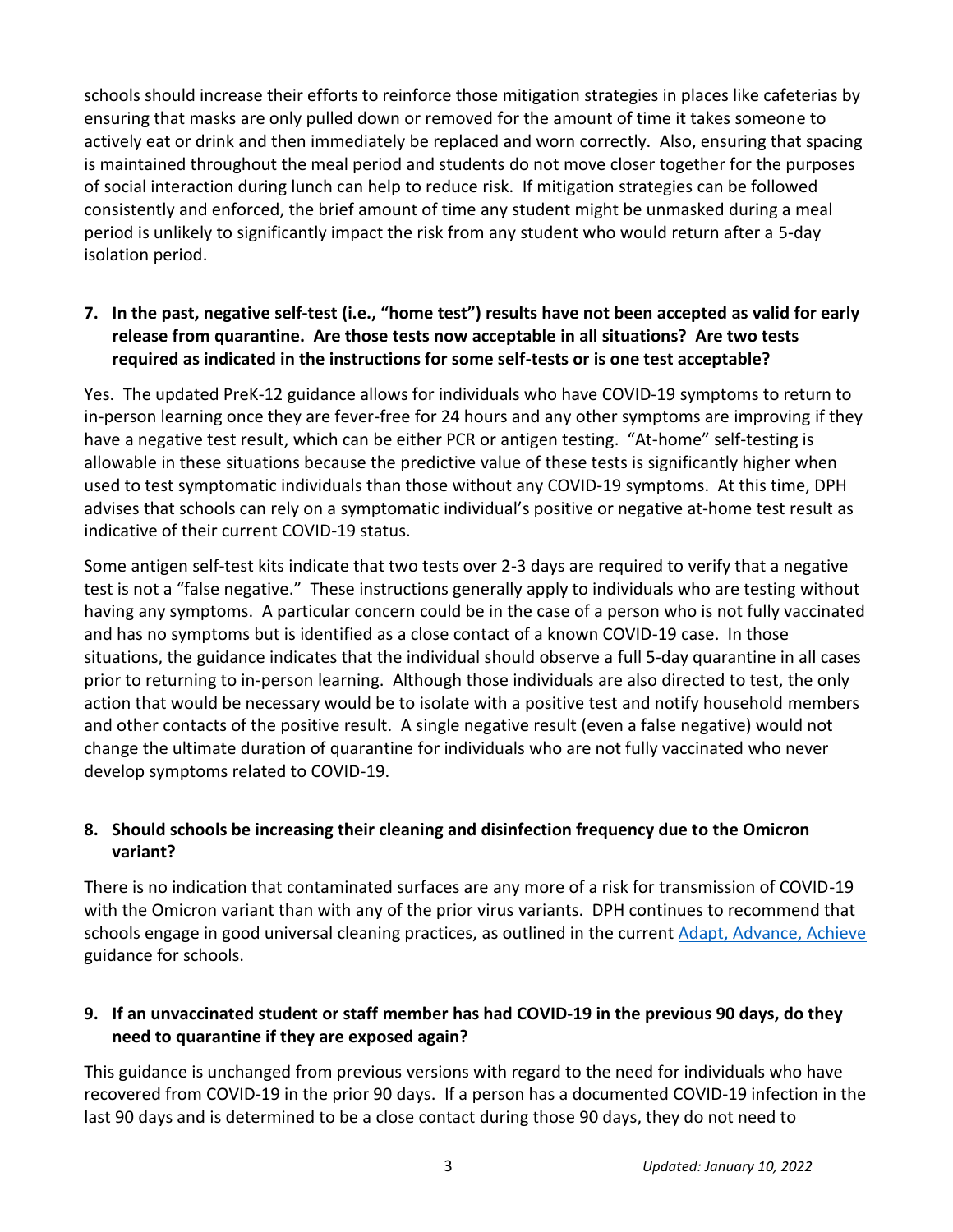quarantine as long as they remain asymptomatic. If symptoms develop, the person should isolate until they can be evaluated, which might include being tested for COVID-19 again.

#### **10. If an unvaccinated person is a close contact to a positive household member, how is the quarantine period calculated? How long should the quarantine period be?**

A person with COVID-19 should be advised to isolate themselves as much as possible from other household members and wear a mask when around other individuals inside or outside of their household. If a person who tests positive for COVID-19 cannot isolate from others in the household, the quarantine of any unvaccinated, asymptomatic contacts in the household would start when the isolation period of the positive person ends. For example, if the positive household member meets the criteria to end isolation at 5 days (e.g., fever-free for 24 hours, symptoms significantly improved), then the quarantine period for any household close contacts would start on day 6. If the close contact can consistently and correctly wear a mask, their quarantine period should last until day 10 (.i.e., an additional 5 days). If the household contact is unable to wear a mask (e.g., a child under 2 years of age), then the quarantine period should last an additional 10 days (i.e., through day 15). If the positive person does not meet the criteria to end isolation on day 5 (e.g., if fever or other symptoms do not improve), then the household contact's quarantine period should not start until the isolation period of the positive person ends.

## **11. Does the updated PreK-12 guidance also apply to before/after school care and daycare programs?**

To the extent that PreK instructional programs exist inside a school building, they are intended to be included in this guidance. Private PreK programs and child daycare programs should refer to specific guidance from the Connecticut Office of Early Childhood (OEC) to determine appropriate practices. DPH has indicated that school administrators should make a determination, in consultation with their local health departments, whether any before and after school programs are designated for the provision of direct educational activities (extended learning, tutoring, etc.) or based on the need to provide a meal (e.g., breakfast programs), or whether they are just open activity situations where children are allowed continuous free movement and recreation (more like a typical daycare setting). If the programs are controlled settings that are intended to provide extended learning and/or social services, then they should be included in the provisions of the PreK-12 guidance. If they are more like typical daycare settings, then OEC guidance should be followed.

#### **12. Should schools require certain masks with higher filtration levels (such as N95 or KN95 masks) to be used by students and staff in school buildings given the increased circulation of more transmissible variants?**

DPH continues to advise that the best mask is one that includes tightly woven material, that contains layered and/or sufficiently dense materials, and that a person can wear comfortably for an extended period of time. The benefit of masks that provide higher level filtration of aerosol-sized particles (e.g., N95 respirators) can be rendered ineffective if they are not worn consistently and correctly over the nose and mouth. Similarly, typical surgical-style masks and multilayer cloth masks can be made more